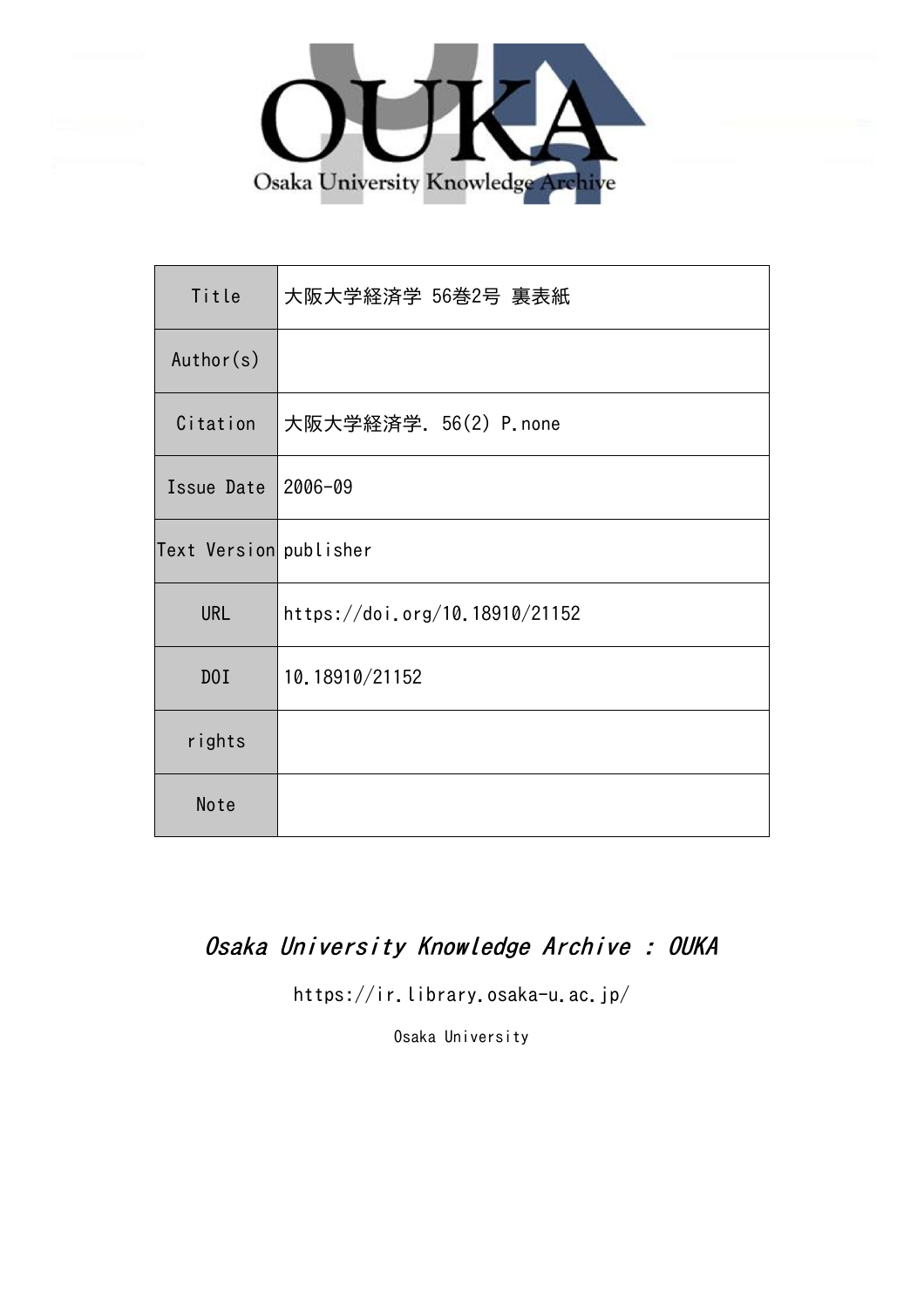## Editorial Policy

The Osaka Daigaku Keizaigaku (English title, Osaka Economic Papers) is published quarterly by the Economic Society of Osaka University and distributed among the members of the Economic Society of Osaka University as well as among the general readership. The articles may be either in Japanese or in Western languages.

The Journal shall be under the editorial direction of an editorial board consisting of four members chosen from members of the Graduate School of Economics of Osaka University and the Osaka School of International Public Policy (OSIPP), Osaka University. The editorial board shall select items for publication from among the contributed materials and classify such items into the following categories : articles, notes, data, and book reviews.

Researchers who belong to the Graduate School of Economics of Osaka University or OSIPP may contribute their studies for publication to this journal. Those who do not belong to the Graduate School or OSIPP may also publish their papers in this journal, if the subject matter of their contribution is closely related to research being undertaken in the Graduate School of Economics of Osaka University or OSIPP.

大阪大学経済学 第56巻 第2号(通巻175号) 平成18年9月発行 編集兼発行人 〒560-0043 豊中市待兼山町1番7号 大阪大学経済学会 本 多 佑三 印 刷 所 〒534―0024 大阪市都島区東野田町2―8―14 中島ビル4F 友野印刷株式会社 大阪営業所 発 行 所 〒560-0043 豊中市待兼山町1番7号 大阪大学大学院経済学研究科資料室内 大阪大学経済学会 tel/fax 06―6850―5270 振替 00940―2―19842